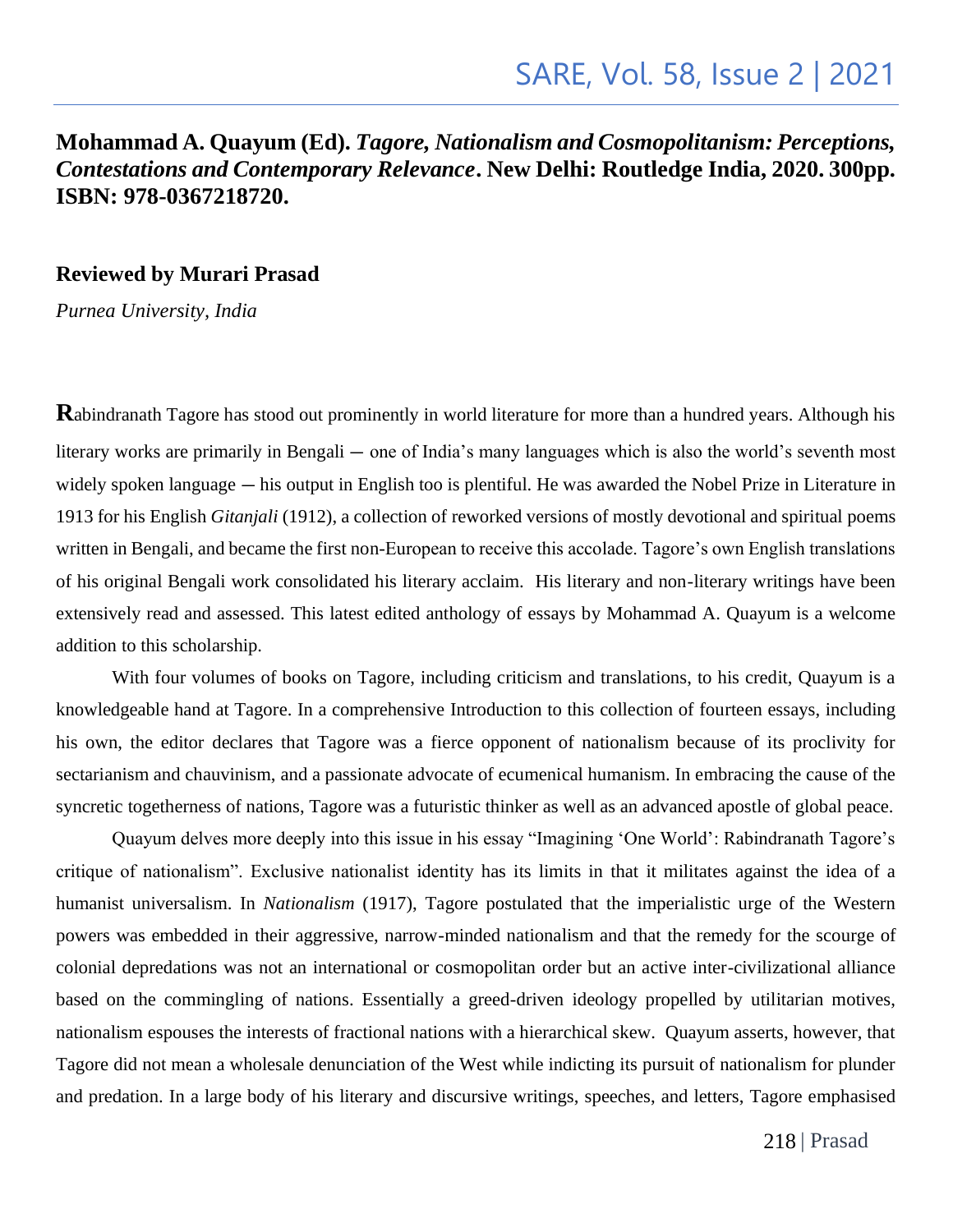creative engagement between the East and the West for the promotion of an enlightened social order, though he was also accused of being impractical and far too visionary in his writings.

Tagore's impassioned plea against the pursuit of nationalism conducive to building a cosmopolitan ethos is further analysed here. In his essay, "Antinomies of nationalism and Rabindranath Tagore", Sabyasachi Bhattacharya notes that Tagore resolved the conflicts in the inferences about his assertions on nationalism by his message of universal humanism in his Hibbert Lectures delivered at Oxford in 1930 (*The Religion of Man*, 1931), in his political essays in Bengali in the late 1920s and 1930s (*Kalantar*, 1934), and his last public statement at Santiniketan in 1941, "Crisis in Civilization", wherein he dismantles the us/them, West/East hierarchical binary underpinning nationalism's reductive political ideology. He cautions against "generalizing too far on the basis of one or two texts like *Nationalism*" (17–18). In his closely argued and concise essay, Bhattacharya outlines Tagore's exposition of the nexus between Europe's moral decline and the Western concept of nationalism. Tagore was denounced by his detractors in Japan and America when he chastised these countries for their unabashed nationalism. Yet his condemnation of the nation as a political and economic union for the utilitarian purpose of promoting its gains by abandoning humanist values has influenced opinion-makers in the current debate on this issue. Tagore does not even spare dedicated Indian nationalists for their uncritical nativism and parochial outlook.

 Christine Marsh points to the prescience of Tagore's stand against nationalism and to its contemporary relevance and resonance. Well ahead of other thinkers and philosophers, Tagore, Marsh argues, realized that nationalism's frenzy would devitalize the world and its systems. He foresaw the spectre of truncated communal life and the increasing loss of empathy between nations and peoples. The First World War betrayed the horrendous outcome of aggressive nationalism. Tagore's emphasis on ecological security and rural reconstruction for grassroots development has proved prophetic in the face of the globalised world's growing inequalities. Nationstates vie for political dominance, economic strength, and military power, ignoring the welfare of human society. Tagore's ambitious educational experiment at Santiniketan, begun in 1901 in a remote area of Bengal, was animated by his passion for rural outreach as well as his idea of promoting a universal humanism unimpeded by national barriers. Kathleen M. O'Connell argues that Viswa-Bharati is a miniature exemplar of Tagore's inclusive vision of the world and human society at large. In 1918, Visva-Bharati, a university to provide the link between India and the world, informally replaced the school in Santiniketan. O'Connell observes that Tagore conceived this institution as an "international centre of humanistic studies", signalling the global scope of its mission.

In an essay of note, Srimati Mukherjee expounds on the representations of the "nationalist patriot" in two cinematic adaptations of Tagore's novels: Satyajit Ray's *Ghare Baire / At Home and in the World* (1984), based on Tagore's 1915 novel of the same name, and Bappaditya Bandopadhyay's *Elar Char Adhyay* (2012) based on

219 | Prasad